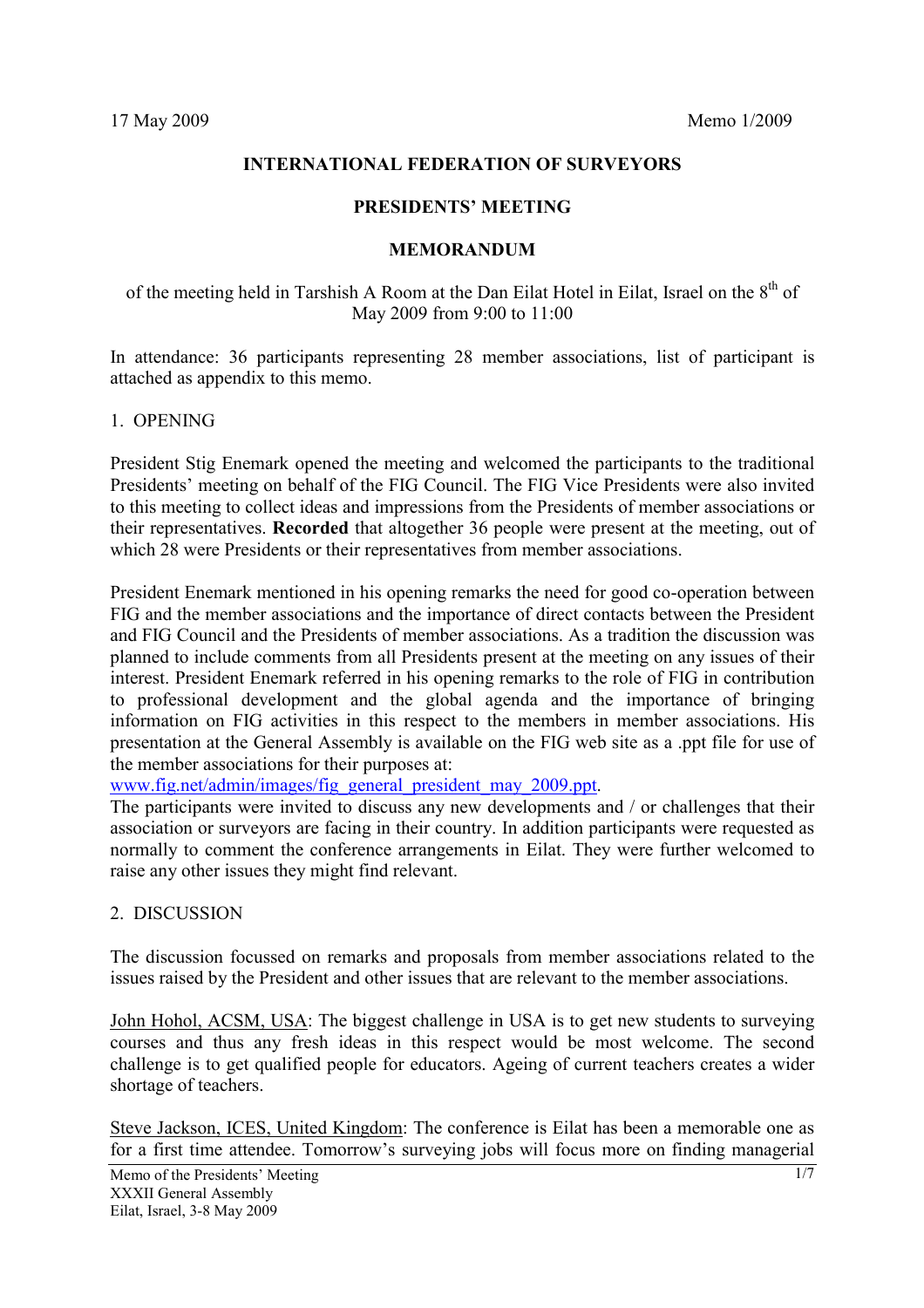solutions for clients than implementing traditional surveying tasks. There has been positive improvement in Eilat with Commission 10 which should continue its work. All countries should get involved in Commission 10 work in respect to its role in management skills. ICES is very pleased on FIG activities with the World Bank and UN – flying high as one would expect. To keep feet on the ground at the same time we need to keep the focus at the meetings relevant to the daily work. Events should also be affordable to all. Young Surveyors' work has been impressive and important as young surveyors are the future of the profession.

Stig Enemark, FIG President: ICES has a vital role in promoting project management as a key area in surveying and getting it on the agenda of different commissions.

Diane Dumashie, RICS, United Kingdom: The Working Week in Eilat was a well organised event. In UK the profession is struggling with the economic situation (impact especially valuers and construction sector), but some sectors like GIS and planning are still doing well. RICS is looking at the education in the future (technical level surveying) and how to get new groups of surveyors (technical level) involved. Geomatics division has been active in finding new routes. RICS is looking for FIG for co-operation in technical training. Marine surveying is an increasing area in RICS and it would be useful to have discussions on information distribution in this field. Location based structures is a big issue in UK as mentioned by Vanessa Lawrence in her keynote presentation and there are legislative developments going on in these areas. RICS is opening its membership for technicians with practical experience (mid level membership). RICS is looking for FIG support to this initiative.

Paul Marshall, PLATO, South Africa: The situation with applicants to Cape Town University has been encouraging – for the first time students have been turned down by the Surveying Department. This can however be temporary situation (mathematics requirements at the qualifications). New registration act for surveyors is under preparation and if passed it may have implications on participation to FIG activities. The profession as such is healthy in South Africa.

Mwenda Makathima, ISK, Kenya: ISK is vibrant and has been the driving force in implementing national land policy in Kenya. ISK has also increased the public knowledge about the profession, now everyone knows ISK based on its knowledge projects. The work is focussed on environmental and urbanisation processes. ISK has introduced technician level membership. ISK is very happy with the FIG membership and co-operation.

Stig Enemark, FIG President: FIG will expose the role of ISK in Kenya as a model for other member associations.

Craig Sandy, ISA, Australia: ISA will merge with other Australian associations to a new organisation called Surveying and Spatial Sciences Institute (ISSS) by the end of 2009. So it is most likely that the Congress 2010 will be hosted by the new bigger organisation. There is continuous shortage of surveyors in Australia. The market has been opened for overseas surveyors which has increased the number of applications from 5-10 to 150 from overseas per annum. Preparations for FIG 2010 are proceeding well: ISA warmly welcomes all FIG members to this main FIG congress in April 2010.

Steve Nystrom, AI, USA: USA is struggling with the finance crisis that influences especially residential market. The Appraisal Institute has kept its position better than others in the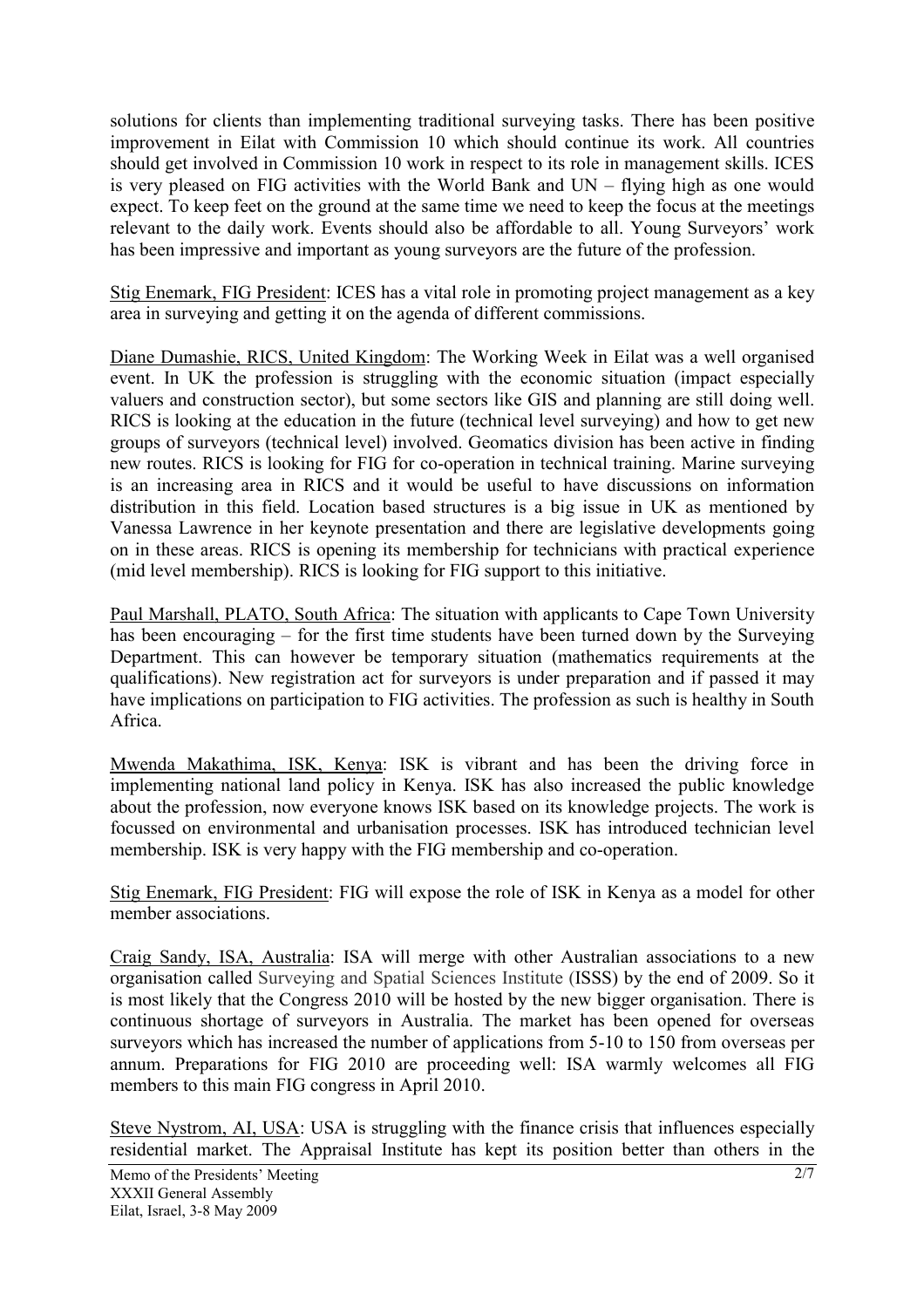market. AI is strongly supporting its international activities, which is a big improvement compared to the previous years. One characteristic is also that the education has converted from detailed US centric courses to cover more general valuation topics. AI has interest in costs estimating costs that relates to Commission 10 activities. There is an option to approach firms for sponsorship and corporate membership. Nystrom is personally attending UN ECE Real Estate Advisory Group (REAG) activities and proposed to study options to increase cooperation between FIG and REAG.

Stig Enemark, FIG President: Encouraged Steve Nystrom (AI) to make contacts with PAIGH in the American region on Commission 9 topics. Recommended also Nystrom's paper in Eilat for general reading.

Heidi Falkenbach, MIL, Finland: MIL has restructured its organisational structure. The main challenges for MIL are how to recruit young surveyors. The university has been successful in recent years to attract students, but it is difficult to get young professionals to join and work in the association and especially to get them interested in international activities. The interest to attend international events has even been decreasing. The members are also increasingly critical on the value of international partnerships because of expenses.

Henning Elmstroem, DdL, Denmark and President of CLGE: FIG should consider giving more focus on private sector (cadastral work) – and thus go back to roots. There is interest to share educational experiences in different regions. At future FIG events the participant list should be available prior the conference to allow communication and set appointments in advance. News from CLGE includes that CLGE and Geometres Europas (GE) will merge next year. CLGE has hired a house in Brussels that is available also for FIG members for meetings in Brussels. It was difficult to come to Eilat, but all have gone well on site.

Stig Enemark, FIG President: FIG is supporting regional co-operation such as with CLGE in Europe and also regional organisations in Africa, Latin America and groups like the Arab Union of Surveyors and the group of Francophone surveyors (FGF).

Brian Coutts, NZIS, New Zealand: There is an increasing interest for surveying education in New Zealand; this year 180 applications for 60 places. The change in the educational structure offering more flexible course structure may have helped the situation. Hydrographic education in Otago is the only certified course in southern hemisphere. There is also new generation coming in the staff at universities for the first time since early 1990s. The age of teachers has dropped by 10+ years. Cadastre is one subject in the tool box. At the moment New Zealand has 700 licensed surveyors out of total 1,000 surveyors. New cadastral license board has been introduced. NZIS is stable and growing slightly. Almost all surveyors are members of NZIS. NZIS has bilateral agreement with RICS and with ISA. Core competence issues are of interest to NZIS. FIG should re-brand Commission 10 to project management. In New Zealand professional practice and project management are compulsory components in the education.

Stig Enemark, FIG President: FIG publication on Mutual Recognition (# 27, www.fig.net/pub/figpub/pub27/figpub27.htm) is still valid. Vice President Teo CheeHai is active on this area in Asia. Gert Steinkellner from Austria is working on the structural and managerial issues in surveying education (WG 2.3 in Commission 2).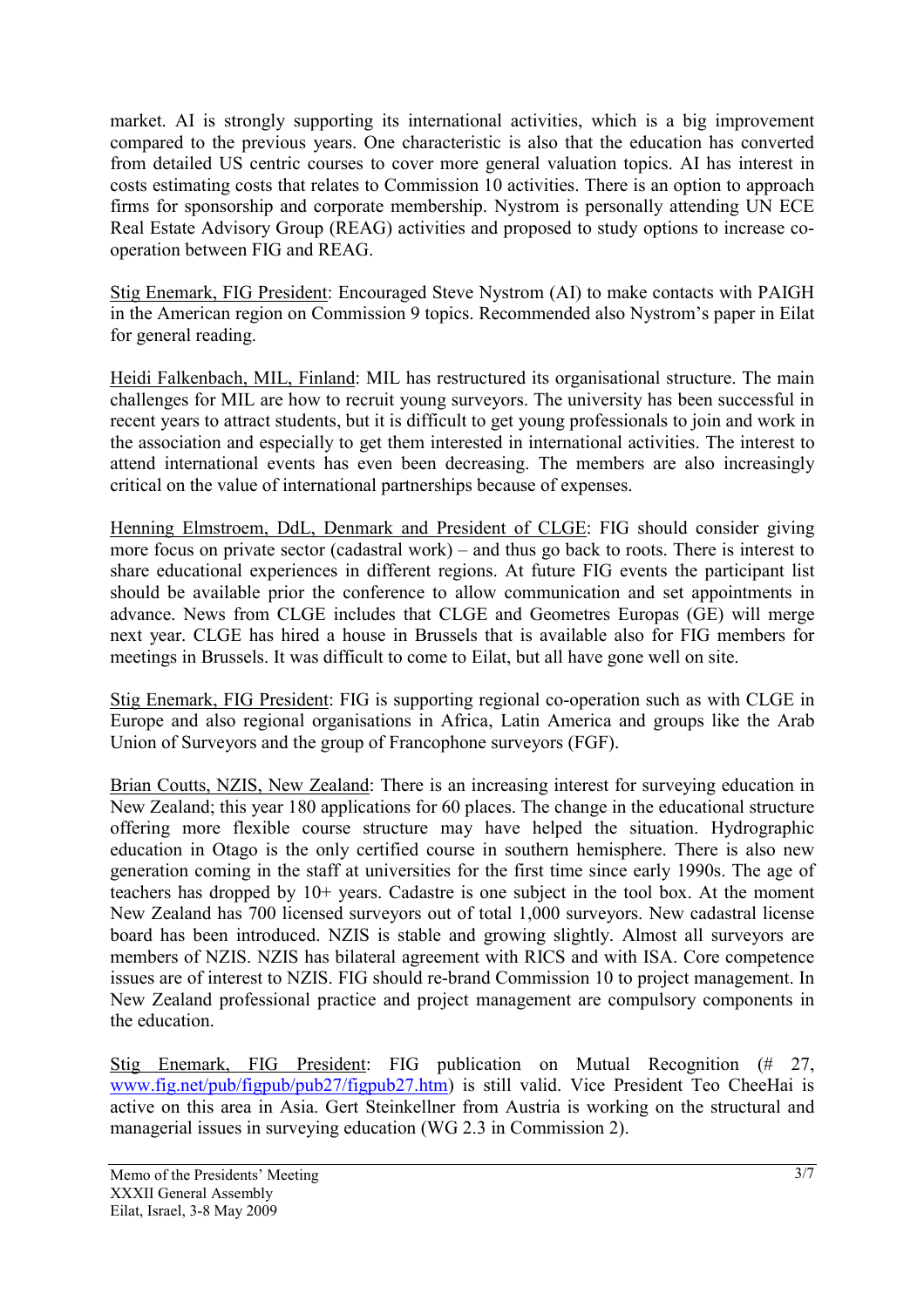Cecilia Lindén, ASPECT, Sweden: The Swedish association has gone through big changes after the Working Week in Stockholm. It merged with other associations and has now a new name ASPECT (Association for Chartered Surveying, Property Valuation and Transactions). The surplus from the FIG Working Week 2008 has been used to make a reserve to support international activities. It is difficult to get students to surveying education, but there has been progress by rearranging the studies. From 2003 civil engineering and surveying have been in the same programme and e.g. programme for built environment has been successful attracting three applications per one free place at KTH in Stockholm.

Enrico Rispoli/Maria Scorza, CNGGL, Italy: There were some problems in travelling to Eilat but on site the conference has worked extremely well. Technical sessions have been good and having not too many papers which has allowed time for discussions. CNGGL is focussing on young people by organising courses. CNGGL also sponsored three students to Eilat and is considering bigger contribution next time.

Jürg Kaufmann, geosuisse, Switzerland: geosuisse has 700 members the majority being licensed surveyors. The new law on geoinformation is now in force. It is the first in the world of its kind and therefore translated to English (available on Swisstopo web site: www.swisstopo.admin.ch/internet/swisstopo/en/home/swisstopo/legal\_bases.parsys.75436.do wnloadList.38432.DownloadFile.tmp/geoigen.pdf). It has been based on the implementation model presented in Cadastre 2014. Project management has an increasing role and it would be a pity if it would be dropped from FIG commission structure. He asked whether the terms geomatics, Geoinformation, and land professionals should be further discussed as this is an ongoing issue raised time to time. In Switzerland there is lack of 10,000 engineers at the same time when mass production is moving out from the country. Local sections of geosuisse are working actively to get more students by promoting their regional schools. Each school needs 30 students per year, even though at national level the total need is only 60 students. Geosuisse will take a role in coordinating this. FIG 2009 has been an excellent event, only too much eating. He attended also the previous meeting in Tel Aviv in 1972.

Stig Enemark, FIG President: Cadastre 2014 (authored by Jürg Kaufmann and Daniel Steudler) has just been translated to Italian and is now available in 28 languages.

Daniel Roberge, CIG, Canada: Canada has strengthened international activities by forming a national forum for international activities. This forum will include all major associations in Canada. Terms of reference are to be finally confirmed but the forum reached common opinion on the working models in March 2009. Canada is preparing to make a bid to host FIG Congress 2018 in Vancouver.

Pavel Novak, CUSC, Czech Republic: This is the first FIG meeting. The meeting has been of good quality and given good impressions having earlier background in international cooperation in IAG.

Bénédicte Fournier, OGE, France: France as many other countries is struggling with finance crisis that influence the profession. The other key issues are sustainable development that has resulted in the Marseille Agenda 21 on sustainable development. Expressed full support to the young surveyors' network. Training is essential as a continuing activity.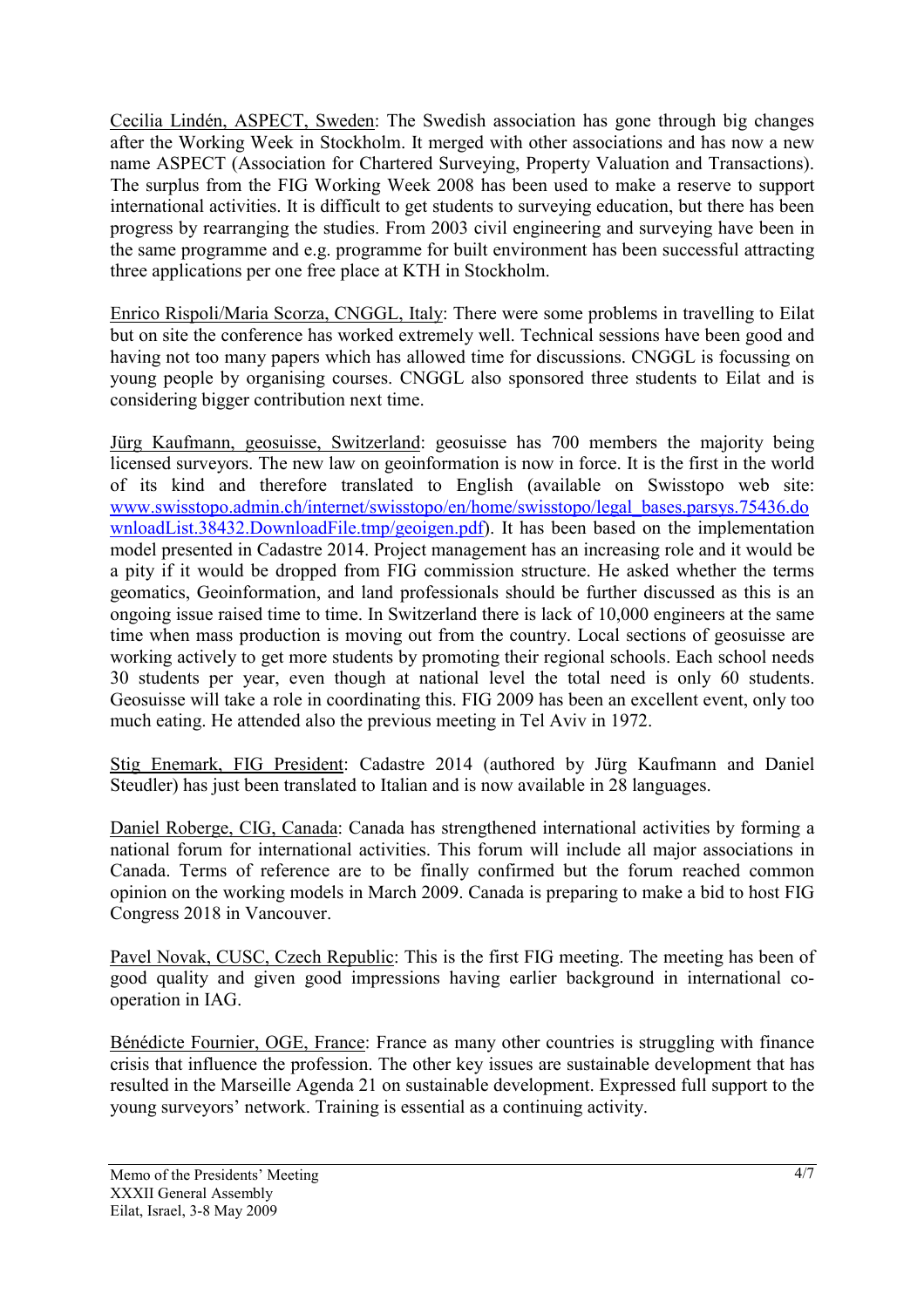Makis Apostolatos, TEE, Greece: Working Week 2009 was a well organised event. Suggested to circulate the Young Surveyors Network terms of reference and agenda to all member association with request for implementation. Second issue is still the non-show speakers. FIG should be more creative in organising sessions (this time eventual non-shows were gathered to same session(s).

Stig Enemark, FIG President: Young surveyors' activities are placed very high at the Council agenda.

Karl-Friedrich Thöne, DVW, Germany: The quality management with the Working Week has worked well. There were excellent plenary sessions and technical sessions (even a standing ovation at one Commission 9 session). This improved quality in the technical programme has been influenced by introducing the peer review option for technical sessions. DVW is very satisfied on the new finance policy. It allows now the Federation work effectively and transparency in finances is well shown, so all issues addressed in Stockholm are now well in place. Thirdly, the Young Surveyors Network is a good step forward and a good initiative from President Enemark to change the image of the profession and guarantee the new profile of a land professional. Finally DVW is very pleased that Africa has now really been involved in the FIG family, however further work is needed with India and Latin America.

Tor Valstad, NJKF/Geo-Forum, Norway: The President of NJKF was not able to attend this time because of the CLGE conference in Bergen just prior the Working Week. The biggest problem in Norway is how to recruit students at all levels. To join international activities is a continuous problem and it is difficult to get new faces. Maybe it would help to offer more traditional surveying topics in the technical programme.

Gert Steinkellner, OVG, Austria: OVG has put lot of efforts in students and education also by organising the FIG Commission 2 seminar in Vienna with very good results. The seminar has been reported separately. The attendance of President Enemark was very well received by the participants and especially the students.

Stig Enemark, FIG President: As a policy I have attended almost all commission events to enable direct interaction between the Council agenda and the work of the commissions.

Jan Hardos, CSC, Slovakia: Situation in Slovakia is different to most other European countries. There are lot of students and surveyors in Slovakia, which has resulted in increased competition where prices are decreasing and quality of the work is falling. The problem is that surveyors' services are not known by the clients and therefore poor quality is accepted. When only the lowest price counts the delivered quality will not be good for the reputation of surveyors. Most companies are small and therefore all surveyors cannot become managers. It seems that data collection and need to control data will go down and because of this the need for professionals to do this work will decrease. Need for expertise in data collection will decrease and in the worst scenario the managers will be IT and other professionals. Is there a need to establish a task force on the future role of a surveyor?

Stig Enemark, FIG President: At the moment there are no plans to make new task force on this issue. But the issue is well understood and the Council is planning to prepare a brochure on the role of surveyor in the society to be published before the end on 2010.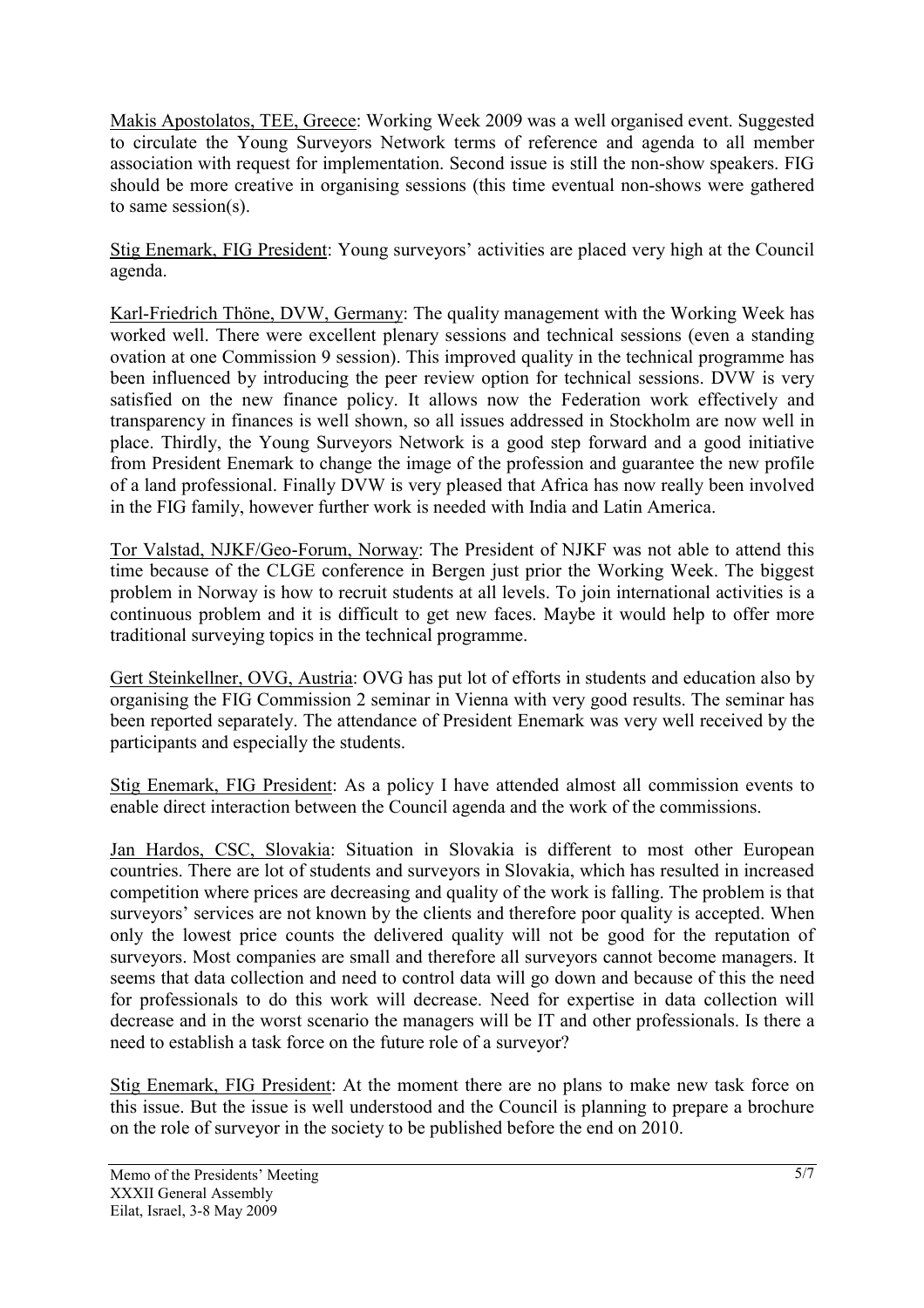Joseph Kraus, ALSI, Israel: Thanks to everyone for attending the conference. The discussion shows that the problems are almost the same everywhere. In Israel there is a need to change the education. When the sophisticated measurement systems have been introduced the roots have been forgotten (how and who will put the marks on the ground?). There is shortage on traditional surveyors, as the interest is now on GIS and office work. People know lawyers and doctors but surveyors' skills are not that well known which also influences the interest to profession. There is discussion with Survey of Israel on how to increase professionals in the traditional surveying profession.

Stig Enemark, FIG President: Thanks from FIG to ALSI for organising the successful Working Week and also showing that surveying is still sexy.

Steponas Deveikis, LTVA, Lithuania: Thanks to ALSI for the successful event and to FIG for the Francophone sessions that were very successful and well attended. As mentioned by others young surveyors are the key issue on the agenda.

Joseph Salukvadze, SPLIT, Georgia: In transitional countries the discussion is still very much focussed on why to have professional associations and to pay fees for the association. This applies both at national and international levels. It is important to explain the benefits of being a member of a professional association. Help from FIG in this respect has been most helpful. The membership in SPLIT is increasing slowly but in most Caucasus countries there is no professional association. On the education sector the challenge is that surveying is not considered as prestigious as some other professions. Participation to international events is a problem because of costs and visas; if other member associations could help in this respect e.g. when there is no embassy of the host country that would be appreciated. In the programme the tours offered for accompanying persons are sometimes too attractive.

Stig Enemark, FIG President: The presentation made at the General Assembly on the FIG role as part of the President's report is available for the member associations to explain what FIG is doing. Recorded thanks to OGE from France in helping African delegates to get visas to Israel through France.

Marc Vanderschueren, UBG, Belgium: The focus in Belgium has been very much on European issues. UBG has worked very much to get the educational qualifications to the same level in all regions in Belgium. UNG requires now also 20 points per year CPD for all its members. Land professionals have now a role in registration.

Yakubo Maikano, NIS, Nigeria: Recruitment is not a problem in Nigeria, but instead the quality of education has become a major issue. Accreditation of high level professionals at universities is a bid issue. Three professors at surveying departments have retired and have not been replaced. FIG help on this issue would be appreciated. NIS is sponsoring one week survey camps to assist with education. Surveyors still see themselves as field workers and not as managers. NIS is trying to change this concept. There is a need to get women interested in the profession. NIS has been planning for Working Week 2013 for 5 years and is prepared to welcome FIG to Nigeria in 2013.

Stig Enemark, FIG President: The Working Week 2013 will be admitted to Nigeria now and the President will visit Nigeria in November 2009.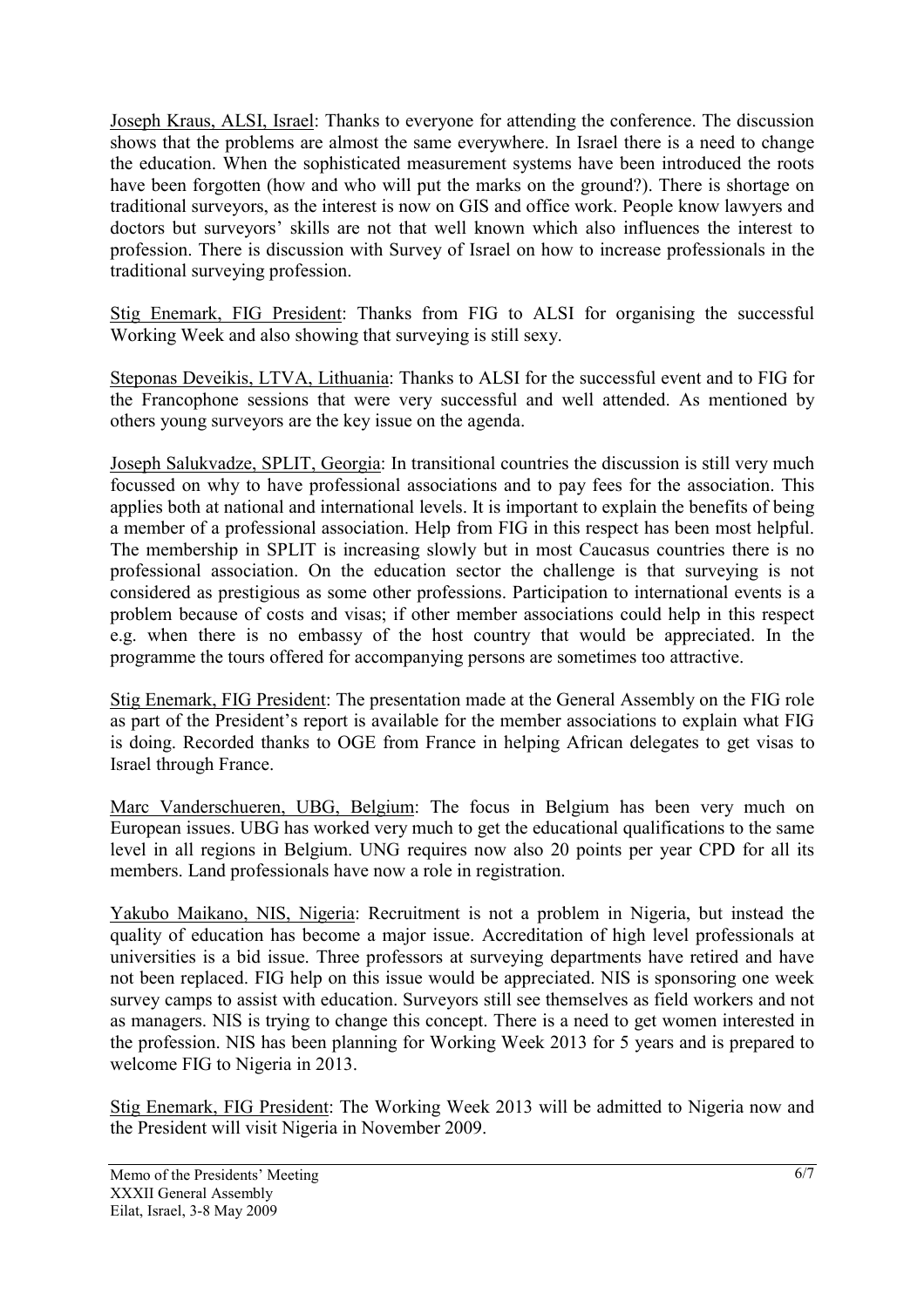Nihat Sahin, TMMOB/HKMO, Turkey: Thanks to ALSI and FIG. The second GIS Conference will be held in Izmir in September 2009. The focus is very much in cadastre in graphical terms and in the big World Bank cadastre project in Turkey and the Turkish SDI.

Mamadou Camara, OGE, Mali: Mali is interested in closer co-operation with FIG. The main issue at the moment is the tenure project that started in 2005.

# 3. SUMMARY

President Enemark summarized the meeting that FIG is a healthy organisation and still sexy at the age of over 130. The challenges are related to the economic crisis and the environmental issues that also offer opportunities for the profession. There are some challenges in the profile of surveying and the Council is aware of these and is gradually providing material to address these issues.

The President concluded that he is always looking forward to these meetings to get in direct communication with the presidents. At these meetings any topics are open to discussion. He thanked the participants for their valuable comments. The discussion shows that FIG works according to the expectations that the members have set. Based on the discussion FIG has a great future ahead.

Thanks for attending the meeting.